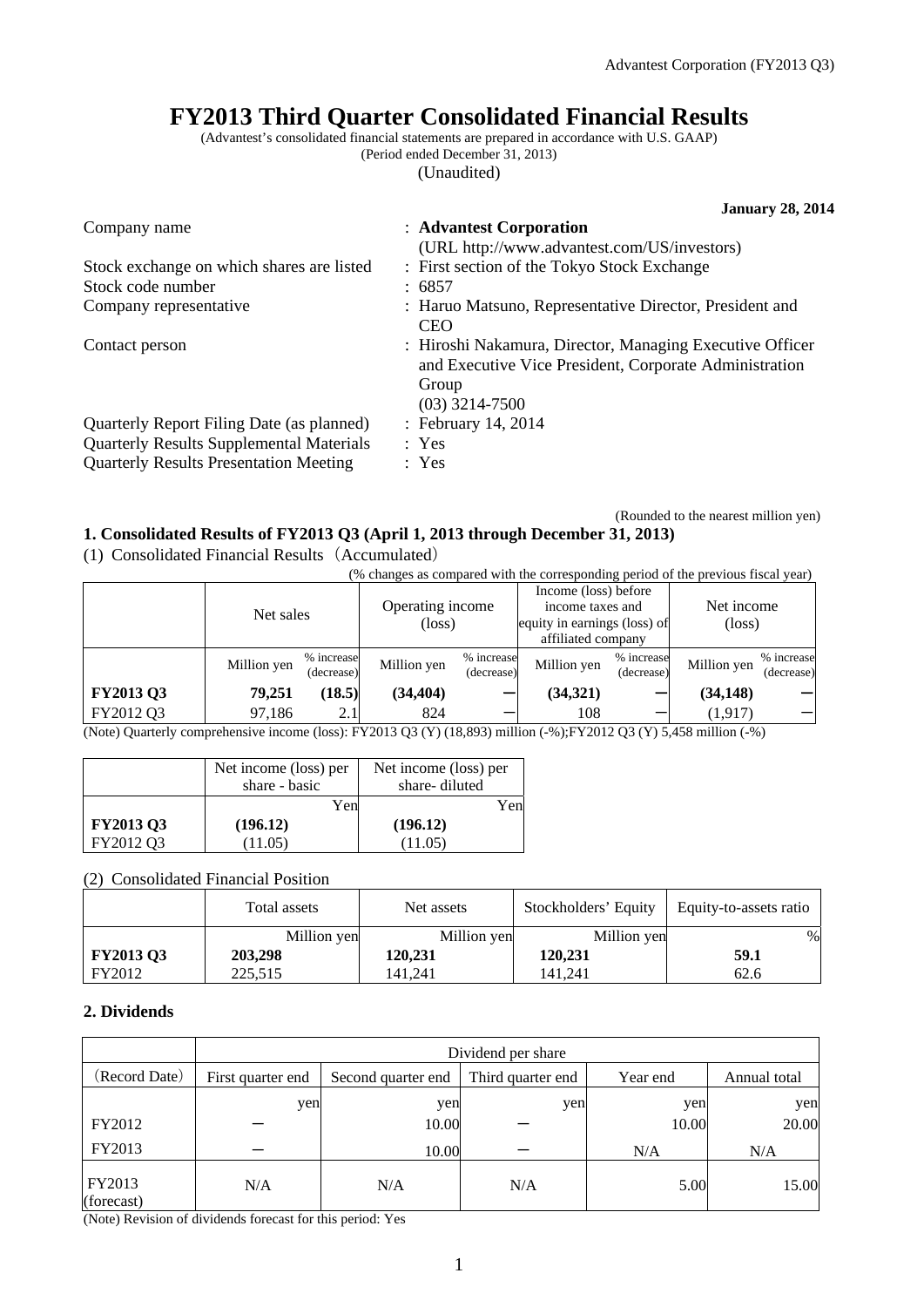### **3. Projected Results for FY2013 (April 1, 2013 through March 31, 2014)**

| (% changes as compared with the corresponding period of the previous fiscal year) |               |  |                            |                                                                                                   |               |                   |               |                                |          |
|-----------------------------------------------------------------------------------|---------------|--|----------------------------|---------------------------------------------------------------------------------------------------|---------------|-------------------|---------------|--------------------------------|----------|
|                                                                                   | Net sales     |  | Operating<br>income (loss) | Income (loss) before<br>income taxes and<br>equity in earnings<br>(loss) of affiliated<br>company |               | Net income (loss) |               | Net income (loss)<br>per share |          |
| FY2013                                                                            | Million yen   |  | % Million yen              |                                                                                                   | % Million yen |                   | % Million yen | $\frac{0}{0}$                  | Yen      |
|                                                                                   | 110,000(17.2) |  | (36,000)                   |                                                                                                   | (35,900)      |                   | (35,900)      |                                | (206.19) |

(Note) Revision of projected results for this period: Yes

#### **4. Others**

- (1) Material changes in subsidiaries during this period (changes in scope of consolidation resulting from changes in subsidiaries): No
- (2) Use of simplified accounting method and special accounting policy for quarterly consolidated financial statements: Yes

(Note) Please see "Business Results" 2. Others on page 7 for details.

#### (3) Accounting changes:

1) Changes based on revisions of accounting standard: Yes

2) Changes other than 1) above: No

(Note) Please see "Business Results" 2. Others on page 7 for details.

- (4) Number of issued and outstanding stock (common stock):
	- 1) Number of issued and outstanding stock at the end of each fiscal period (including treasury stock):
	- FY2013 Q3 199,566,770 shares; FY2012 199,566,770 shares. 2) Number of treasury stock at the end of each fiscal period:
	- FY2013 Q3 25,368,364 shares; FY2012 25,773,688 shares.
	- 3) Average number of outstanding stock for each period (cumulative term): FY2013 Q3 174,113,609 shares; FY2012 Q3 173,382,196 shares.

#### **Status of Quarterly Review Procedures**

This quarterly financial results report is not subject to quarterly review procedures by independent auditors under Japan's Financial Instruments and Exchange Law. At the time of release of this report, such quarterly review procedures under the Financial Instruments and Exchange Law have not been completed.

### **Explanation on the Appropriate Use of Future Earnings Projections and Other Special Instructions**

This document contains "forward-looking statements" that are based on Advantest's current expectations, estimates and projections. These forward-looking statements are subject to known and unknown risks, uncertainties and other factors that may cause Advantest's actual results, levels of activities, performance or achievements to be materially different from those expressed or implied by such forward-looking statements. These factors include: (i) changes in demand for the products and services produced and offered by Advantest's customers, including semiconductors, communications services and electronic goods; (ii) circumstances relating to Advantest's investment in technology, including its ability to timely develop products that meet the changing needs of semiconductor manufacturers, communications network equipment and components makers and service providers; (iii) significant changes in the competitive environment in the major markets where Advantest purchases materials, components and supplies for the production of its products or where its products are produced, distributed or sold; and (iv) changes in economic conditions, currency exchange rates or political stability in the major markets where Advantest procures materials, components and supplies for the production of its principal products or where its products are produced, distributed or sold. A discussion of these and other factors which may affect Advantest's actual results, levels of activities, performance or achievements is contained in the "Operating and Financial Review and Prospects", "Key Information - Risk Factors" and "Information on the Company" sections and elsewhere in Advantest's annual report on Form 20-F, which is on file with the United States Securities and Exchange Commission.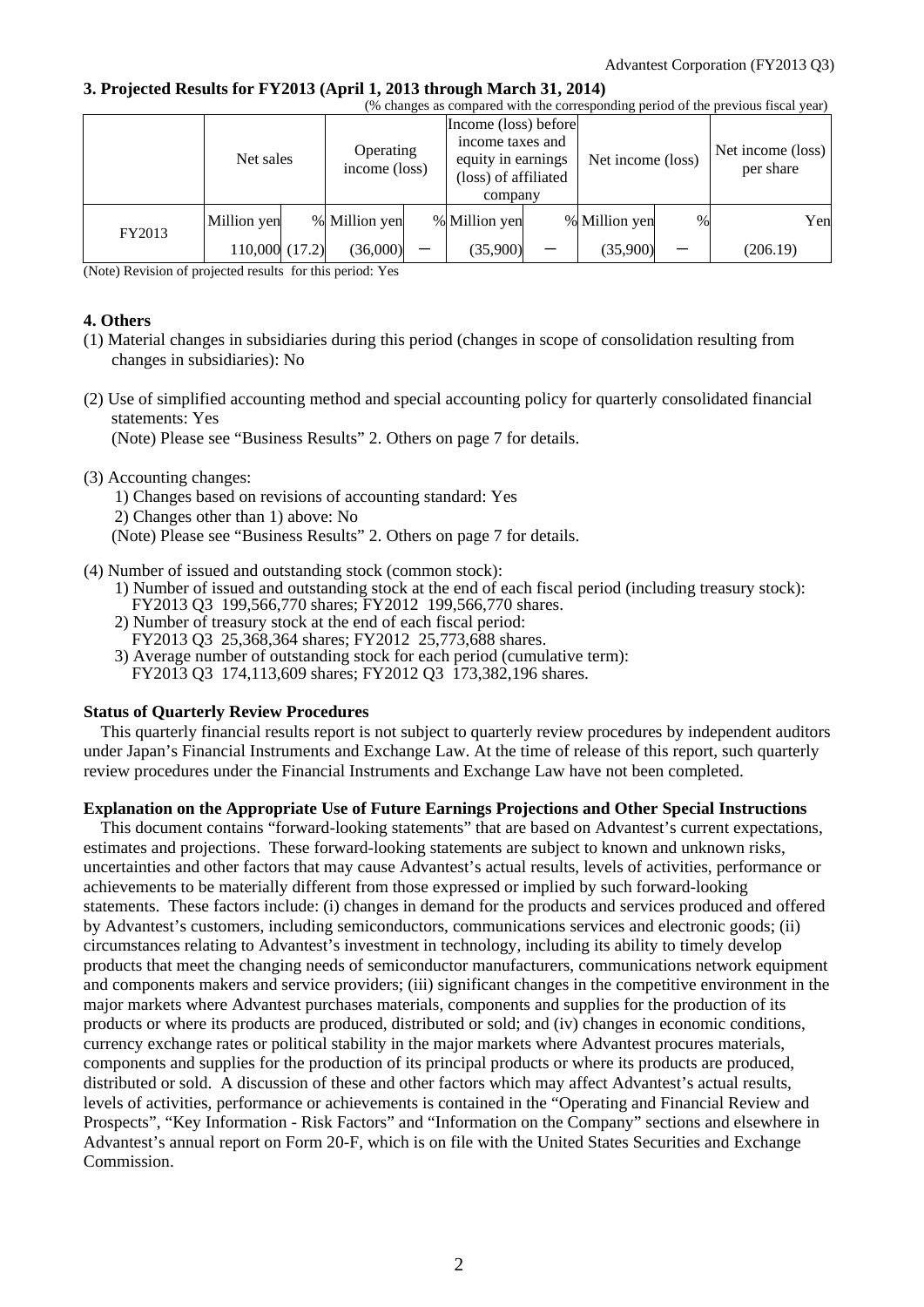## **Contents**

|    |                                                                                  | P. 4  |
|----|----------------------------------------------------------------------------------|-------|
|    |                                                                                  | $P_4$ |
|    |                                                                                  | P. 6  |
|    |                                                                                  | P. 6  |
| 2. | Others $\cdots$                                                                  | P. 7  |
|    | (1) Use of Simplified Accounting Method and Special Accounting Policy for        |       |
|    |                                                                                  | P. 7  |
|    |                                                                                  | P. 7  |
| 3. |                                                                                  | P. 8  |
|    |                                                                                  | P. 8  |
|    | (2) Consolidated Statements of Operations (Unaudited) ·························· | P.10  |
|    | (3) Consolidated Statements of Comprehensive Income (Loss) (Unaudited)           | P.12  |
|    | Consolidated Statements of Cash Flows (Unaudited) ······························ | P.13  |
|    | (5) Notes to Consolidated Financial Statements                                   | P.14  |
|    |                                                                                  | P.14  |
|    | (Notes on Significant Changes to Stockholders' Equity)                           | P.14  |
|    |                                                                                  | P.14  |
|    |                                                                                  |       |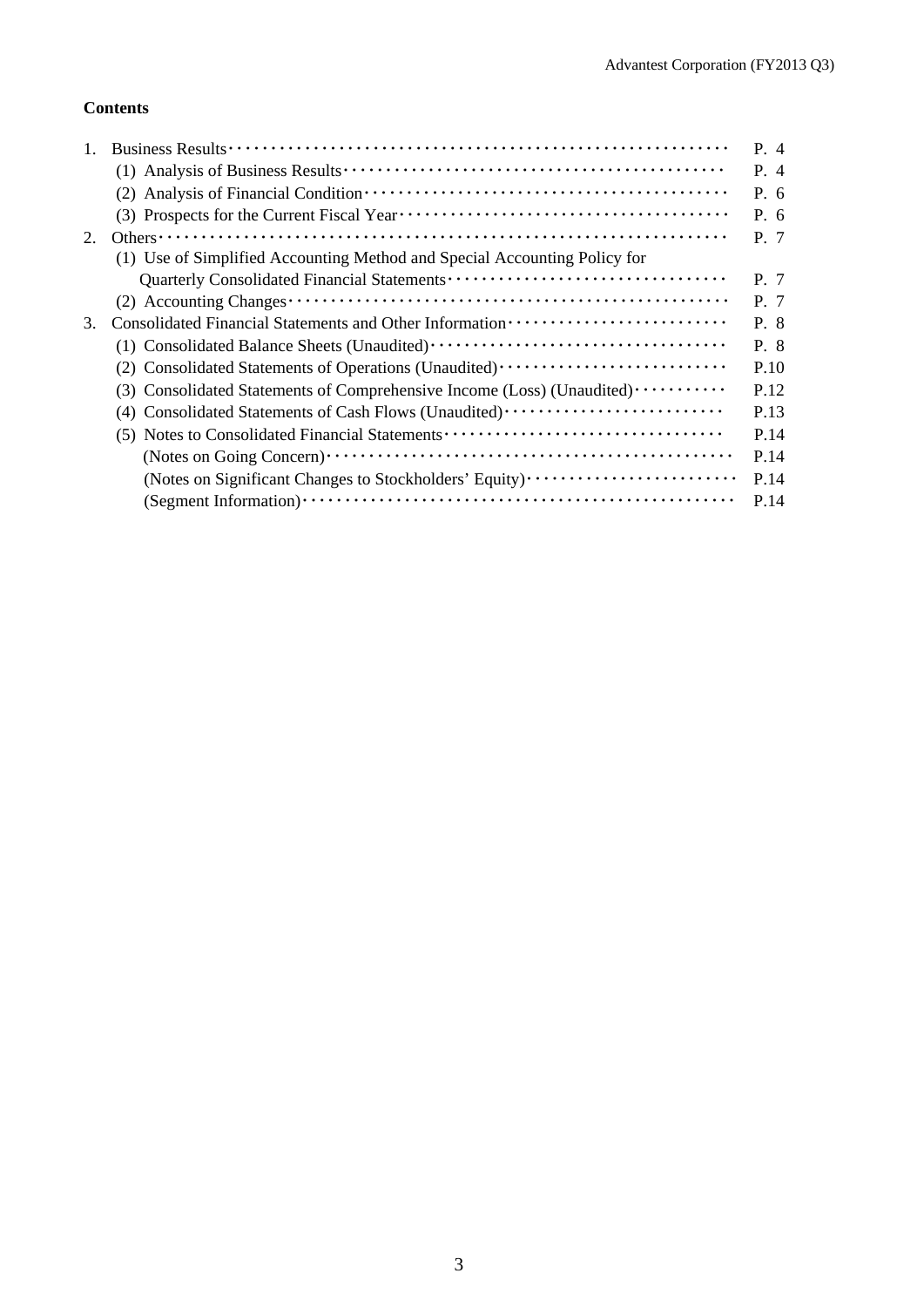### 1. Business Results

### (1) Analysis of Business Results

Consolidated Financial Results of FY2013 Q3 (April 1, 2013 through December 31, 2013)

|                                                                                             |                                        |                                        | (in billion yen)                                                                                    |
|---------------------------------------------------------------------------------------------|----------------------------------------|----------------------------------------|-----------------------------------------------------------------------------------------------------|
|                                                                                             | Nine months ended<br>December 31, 2012 | Nine months ended<br>December 31, 2013 | As compared to the<br>corresponding period of<br>the previous<br>fiscal year<br>increase (decrease) |
| Orders received                                                                             | 95.9                                   | 88.3                                   | $(7.8\%)$                                                                                           |
| Net sales                                                                                   | 97.2                                   | 79.3                                   | $(18.5\%)$                                                                                          |
| Operating income (loss)                                                                     | 0.8                                    | (34.4)                                 |                                                                                                     |
| Income (loss) before income<br>taxes and equity in earnings<br>(loss) of affiliated company | 0.1                                    | (34.3)                                 |                                                                                                     |
| Net income (loss)                                                                           | (1.9)                                  | (34.1)                                 |                                                                                                     |

During the nine-month period ended December 31, 2013, the Japanese economic climate continued to improve, and the US economy likewise continued its gradual recovery supported by solid domestic demand. However, with few exceptions, the countries of Europe remained economically stagnant, and signs of decelerating growth were seen in China and other emerging economies as well, resulting in lower overall global growth than had been anticipated.

The semiconductor industry saw moves towards renewed capital investment in the memory sector, where demand continued to strengthen. Several major chipmakers also moved ahead with plans to manufacture nextgeneration logic semiconductors, contributing to an overall positive trend in semiconductor production equipment investment, especially in leading-edge technologies. However, the overall environment in end-user product trends reveals a lack of strength in key demand areas, with the PC market estimated to be in its second consecutive year of contraction, and no sign of the vigorous growth previously seen in high-end smartphones. Semiconductor makers, principally in the non-memory sector, have reacted by continuing to limit their investments in new capacity, as they have since last summer.

In this environment, Advantest endeavored to grow profits chiefly in the memory test business, but could not compensate for overall weakness, resulting in orders received of (Y) 88.3 billion (a 7.8% decrease in comparison to the corresponding period of the previous fiscal year) and net sales of (Y) 79.3 billion (an 18.5% decrease in comparison to the corresponding period of the previous fiscal year). In addition to decreased sales, changes in the business environment weighed on profits. Inventory valuation losses of (Y) 4.0 billion and impairment losses for long-lived assets of (Y) 13.5 billion recorded in the third quarter were factors that caused an operating loss of (Y) 34.4 billion, net loss before income taxes and equity in earnings of affiliated company of (Y) 34.3 billion, and net loss of (Y) 34.1 billion. The percentage of net sales to overseas customers was 90.4% (89.8% in the corresponding period of the previous fiscal year).

Conditions of business segments are described below.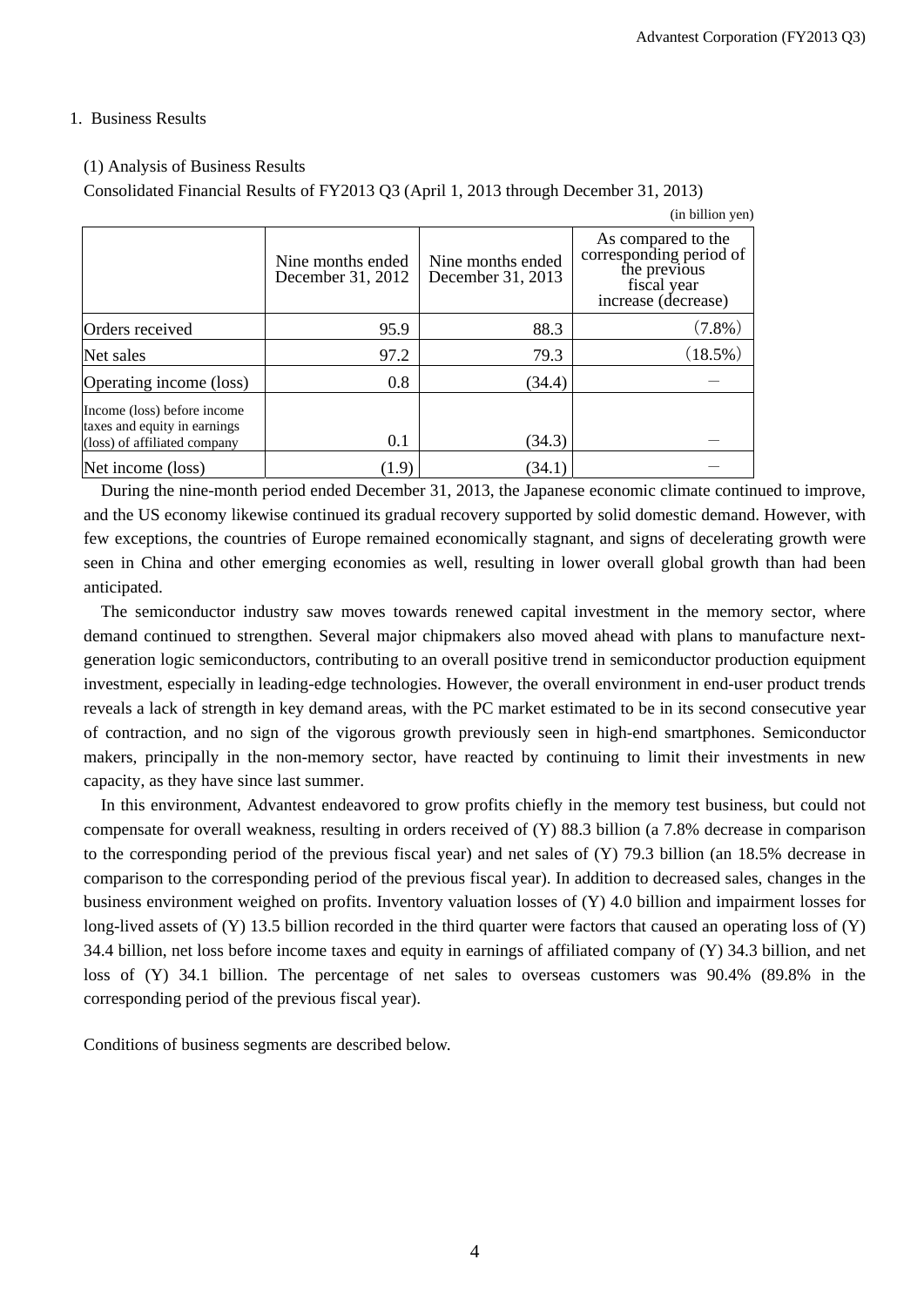$\alpha$  billion  $\alpha$ 

|                         |                                        |                                        | (in billion yen)                                                                                    |
|-------------------------|----------------------------------------|----------------------------------------|-----------------------------------------------------------------------------------------------------|
|                         | Nine months ended<br>December 31, 2012 | Nine months ended<br>December 31, 2013 | As compared to the<br>corresponding period of<br>the previous<br>fiscal year<br>increase (decrease) |
| Orders received         | 72.4                                   | 56.2                                   | $(22.3\%)$                                                                                          |
| Net sales               | 73.8                                   | 51.5                                   | $(30.3\%)$                                                                                          |
| Operating income (loss) | 9.0                                    | 27.0)                                  |                                                                                                     |

<Semiconductor and Component Test System Segment>

The Semiconductor and Component Test System Segment benefited from demand for memory test systems, as customers pursued investments in DRAM and NAND flash production capacity expansion. However, nonmemory test systems faced headwinds, as chipmakers adjusted their production and inventories of the advanced semiconductors used in PCs and high-end smartphones, the key demand driver in this sector.

As a result of the above, orders received were (Y) 56.2 billion (a 22.3% decrease in comparison to the corresponding period of the previous fiscal year) and net sales were (Y) 51.5 billion (a 30.3% decrease in comparison to the corresponding period of the previous fiscal year). In addition to decreased sales, inventory valuation losses of (Y) 3.7 billion and impairment losses for long-lived assets of (Y) 12.8 billion recorded in the third quarter were factors that caused an operating loss of (Y) 27.0 billion.

 $<$  Mechatronics System segment $>$ 

|                         |                                        |                                        | (in billion yen)                                                                                    |
|-------------------------|----------------------------------------|----------------------------------------|-----------------------------------------------------------------------------------------------------|
|                         | Nine months ended<br>December 31, 2012 | Nine months ended<br>December 31, 2013 | As compared to the<br>corresponding period of<br>the previous<br>fiscal year<br>increase (decrease) |
| Orders received         | 10.1                                   | 12.8                                   | 27.3%                                                                                               |
| Net sales               | 10.7                                   | 10.0                                   | $(5.9\%)$                                                                                           |
| Operating income (loss) | (3.1)                                  | (4.5)                                  |                                                                                                     |

The Mechatronics Segment posted higher orders due to robust customer interest in new nanotechnology products. Sales declined slightly from the previous period due to the timing of customer orders.

As a result of the above, orders received were (Y) 12.8 billion (a 27.3% increase in comparison to the corresponding period of the previous fiscal year) and net sales were (Y) 10.0 billion (a 5.9% decrease in comparison to the corresponding period of the previous fiscal year). In addition to decreased sales, inventory valuation losses of (Y) 0.1 billion and impairment losses for long-lived assets of (Y) 0.7 billion recorded in the third quarter were factors that caused an operating loss of (Y) 4.5 billion.

<Services, Support and Others Segment>

|                  |                                        |                                        | $(in  b1II$ on $ven)$                                                                               |
|------------------|----------------------------------------|----------------------------------------|-----------------------------------------------------------------------------------------------------|
|                  | Nine months ended<br>December 31, 2012 | Nine months ended<br>December 31, 2013 | As compared to the<br>corresponding period of<br>the previous<br>fiscal year<br>increase (decrease) |
| Orders received  | 14.0                                   | 19.5                                   | 38.6%                                                                                               |
| Net sales        | 14.6                                   | 17.9                                   | 23.1%                                                                                               |
| Operating income | 0.5                                    | 2.1                                    | 329.2%                                                                                              |

The Services, Support and Others Segment posted year-over-year growth in sales and earnings, driven by the solid improvement in service business sales and margins due to the action taken by Advantest since the beginning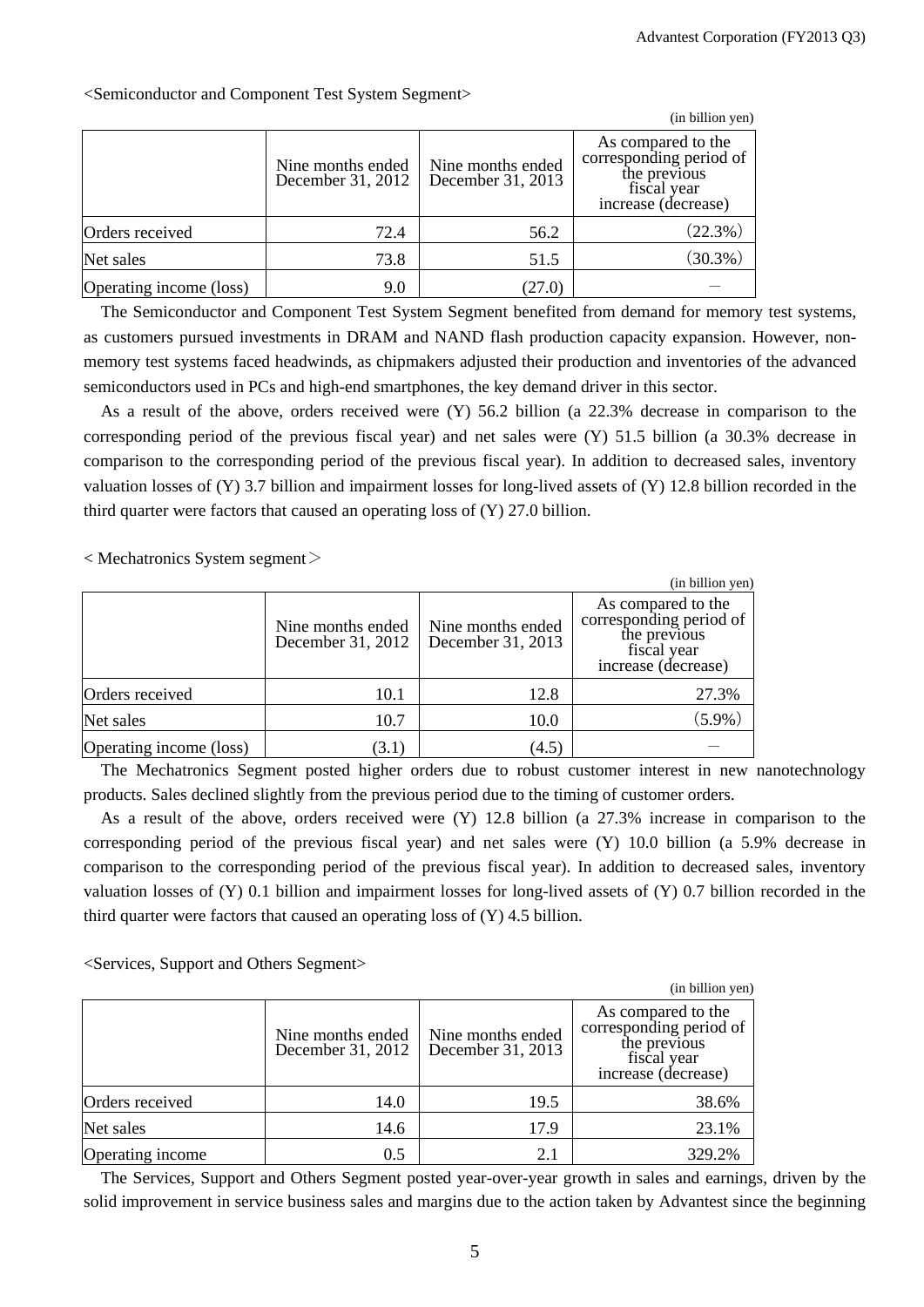#### of FY2013 to improve profits.

As a result of the above, orders received were (Y) 19.5 billion (a 38.6% increase in comparison to the corresponding period of the previous fiscal year), net sales were (Y) 17.9 billion (a 23.1% increase in comparison to the corresponding period of the previous fiscal year), and operating income was (Y) 2.1 billion (a 329.2% increase in comparison to the corresponding period of the previous fiscal year).

#### (2) Analysis of Financial Condition

Total assets at December 31, 2013 amounted to (Y) 203.3 billion, a decrease of (Y) 22.2 billion compared to March 31, 2013, primarily due to a decrease of (Y) 14.4 billion and (Y) 12.5 billion in trade accounts receivable and intangible assets, respectively. The amount of total liabilities was (Y) 83.1 billion, a decrease of (Y) 1.2 billion compared to March 31, 2013. Stockholders' equity was (Y) 120.2 billion. Equity to assets ratio was 59.1 %, a decrease of 3.5 percentage points from March 31, 2013.

#### (Cash Flow Condition)

Cash and cash equivalents held at December 31, 2013 were (Y) 42.1 billion, a decrease of (Y) 3.5 billion from March 31, 2013. Significant cash flows during the nine-month period of this fiscal year and their causes are described below.

Net cash used in operating activities was  $(Y)$  0.2 billion (net cash outflow of  $(Y)$  3.3 billion in the corresponding period of the previous fiscal year). This amount was primarily attributable to a decrease of (Y) 15.7 billion in trade accounts receivable and adjustments of non cash items such as depreciation and amortization, despite the net loss being (Y) 34.1 billion.

Net cash used in investing activities was (Y) 4.9 billion (net cash outflow of (Y) 9.6 billion in the corresponding period of the previous fiscal year). This amount was primarily attributable to payments for acquisition of tangible fixed assets in the amount of  $(Y)$  5.1 billion, acquisition of a subsidiary of  $(Y)$  1.3 billion and offset by proceeds from sale of available-for-sale securities of  $(Y)$  1.4 billion.

Net cash used in financing activities was  $(Y)$  2.9 billion (net cash outflow of  $(Y)$  3.0 billion in the corresponding period of the previous fiscal year). This amount was primarily attributable to dividends paid of (Y) 3.4 billion.

#### (3) Prospects for the Current Fiscal Year

Owing to a larger-than-expected contraction in the semiconductor test equipment market, chiefly in the smartphone semiconductor test space, and related inventory valuation losses and impairment losses for long-lived assets recorded in the third quarter, Advantest has revised its consolidated earnings forecast for FY2013 to net sales of  $(Y)$  110 billion, operating loss of  $(Y)$  36 billion, and net loss of  $(Y)$  35.9 billion.

Addressing the profit/loss record, Advantest has also launched a shift to a business structure capable of reliably generating profits. Specifically, the workforce is being pared through hiring restrictions. Other measures include the global integration of information systems for greater efficiency, consolidation of business premises and improvement of the cost of goods to sales ratio. These cost-cutting steps aim to lower Advantest's break-even point. In parallel, Advantest is actively shifting resources from underperforming areas to key sectors and growth markets, reinforcing profit base in semiconductor test equipment, semiconductor test peripherals, and new businesses.

The semiconductor test equipment market in 2014 is expected to resume growth after a two-year pause due to an increase in investments as a result of renewed memory production capacity expansion as well as increased production of leading-edge semiconductors expected to commence this spring. Based on these trends and on the progress in cutting costs across the entire group, Advantest expects at the present time to see growth in sales and profits in FY2014.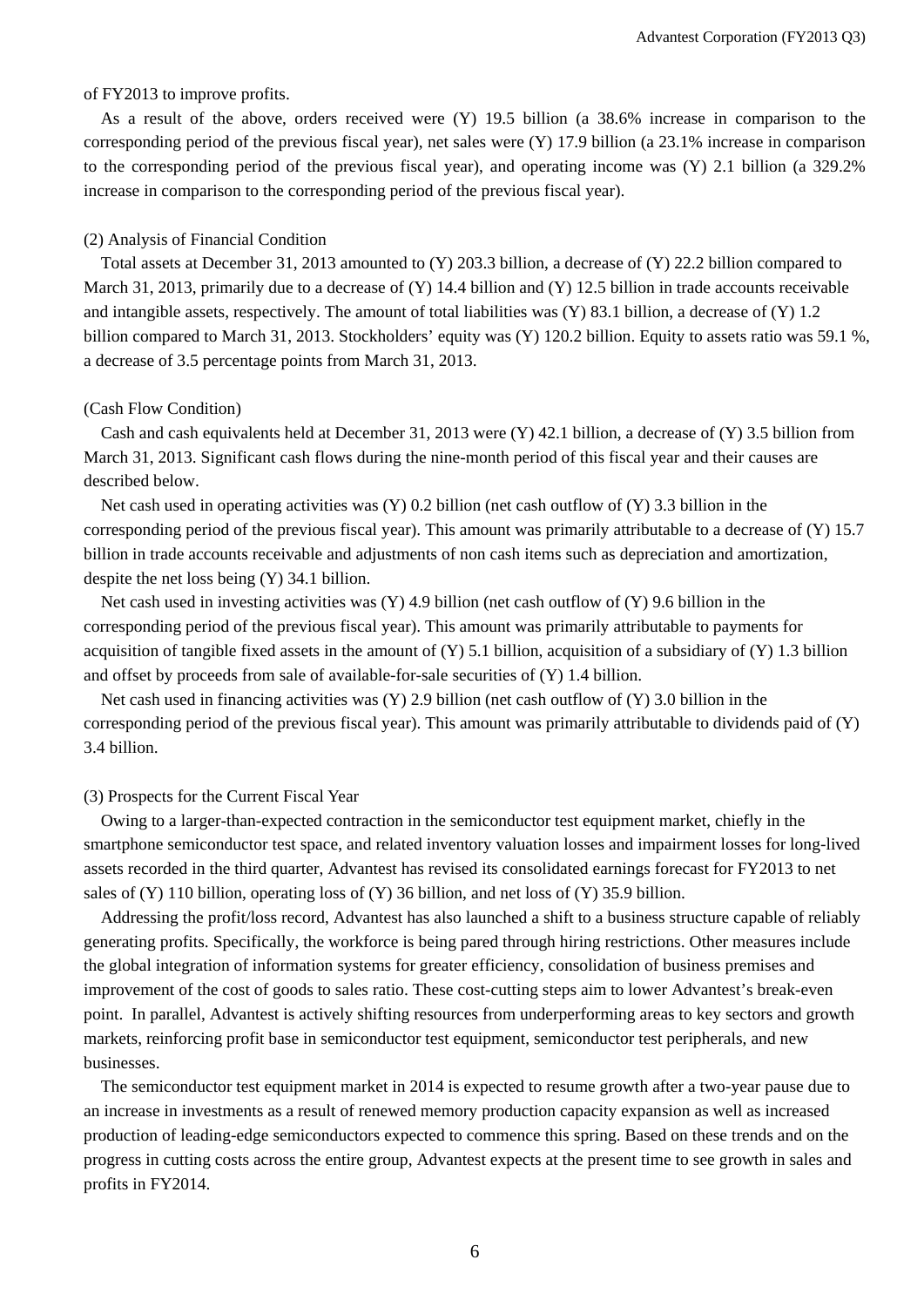### 2. Others

(1) Use of Simplified Accounting Method and Special Accounting Policy for Quarterly Consolidated Financial Statements

Tax expense is measured using an estimated annual effective tax rate. Advantest makes, at the end of the cumulative third quarter, its best estimate of the annual effective tax rate for the full fiscal year and uses that rate to provide for income taxes on a current year-to-date basis. The estimated effective tax rate includes the deferred tax effects of expected year-end temporary differences and carryforwards, and the effects of valuation allowances for deferred tax assets.

#### (2) Accounting Changes

In July 2012, the FASB amended the accounting guidance to simplify how entities test indefinite-lived intangible assets for impairment which improve consistency in impairment testing requirements among long-lived asset categories. The guidance permits an assessment of qualitative factors to determine whether it is more likely than not that the fair value of an indefinite-lived intangible asset is less than its carrying value. For assets in which this assessment concludes it is more likely than not that the fair value is more than its carrying value, the guidance eliminates the requirement to perform quantitative impairment testing as outlined in the previously issued standards. The guidance was adopted by Advantest in the first quarter beginning April 1, 2013. The adoption of the guidance did not have a significant impact on its consolidated results of operations and financial condition.

In February 2013, the FASB finalized the accounting guidance for reporting of amounts reclassified out of accumulated other comprehensive income. This new guidance requires an entity to provide information about the amounts reclassified out of accumulated other comprehensive income by component. The guidance was adopted by Advantest in the first quarter beginning April 1, 2013. The adoption of the guidance did not have a significant impact on its consolidated results of operations and financial condition.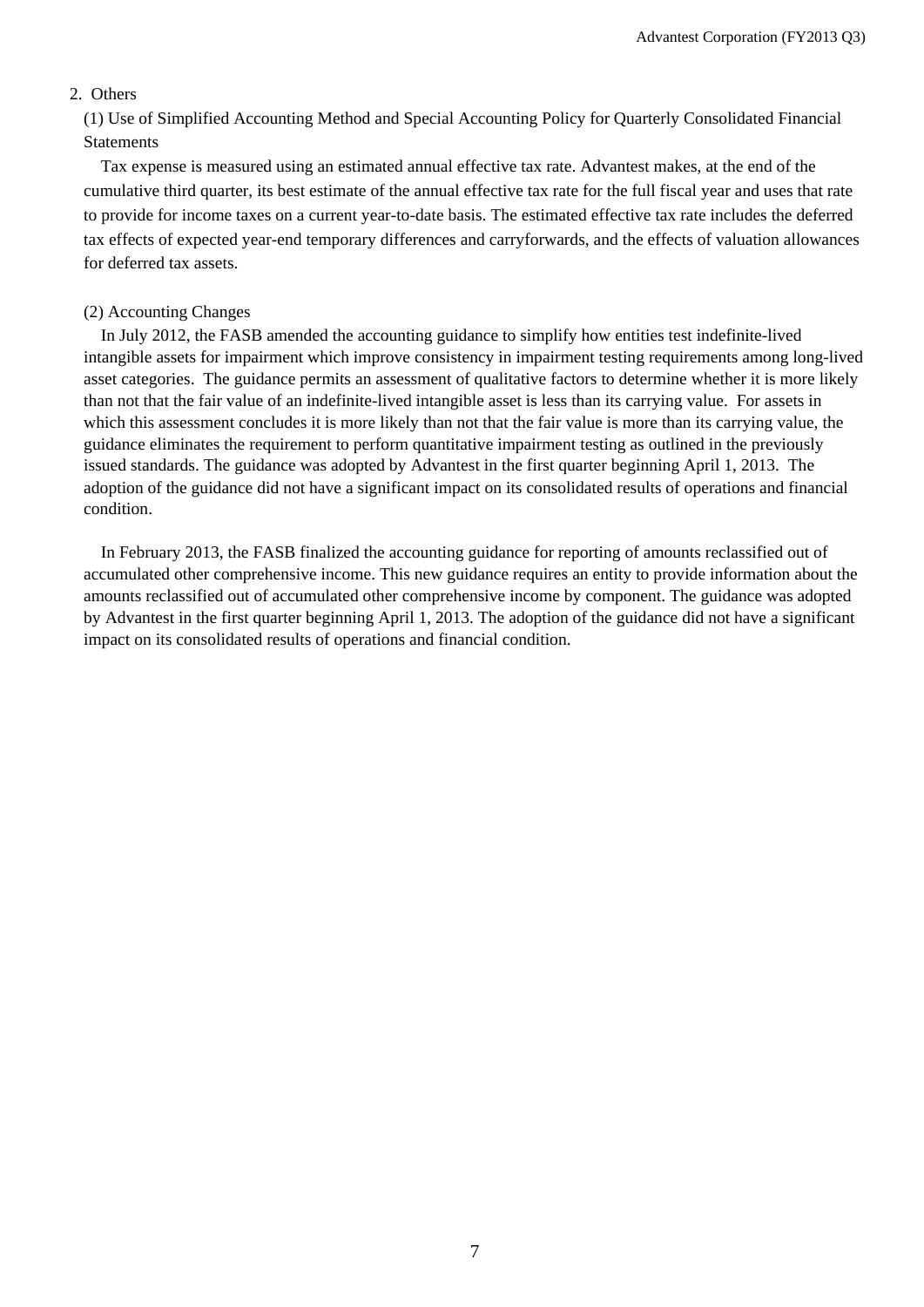## 3. Consolidated Financial Statements and Other Information

## (1)Consolidated Balance Sheets (Unaudited)

|                                    |   |                       | <b>Yen (Millions)</b>    |
|------------------------------------|---|-----------------------|--------------------------|
| <b>Assets</b>                      |   | <b>March 31, 2013</b> | <b>December 31, 2013</b> |
| Current assets:                    |   |                       |                          |
| Cash and cash equivalents          | ¥ | 45,668                | 42,121                   |
| Trade receivables, net             |   | 26,953                | 12,504                   |
| Inventories                        |   | 31,849                | 32,914                   |
| Other current assets               |   | 8,319                 | 8,321                    |
| Total current assets               |   | 112,789               | 95,860                   |
| Investment securities              |   | 5,923                 | 5,040                    |
| Property, plant and equipment, net |   | 41,368                | 40,938                   |
| Intangible assets, net             |   | 15,833                | 3,344                    |
| Goodwill                           |   | 41,670                | 47,800                   |
| Other assets                       |   | 7,932                 | 10,316                   |
| Total assets                       | ¥ | 225,515               | 203,298                  |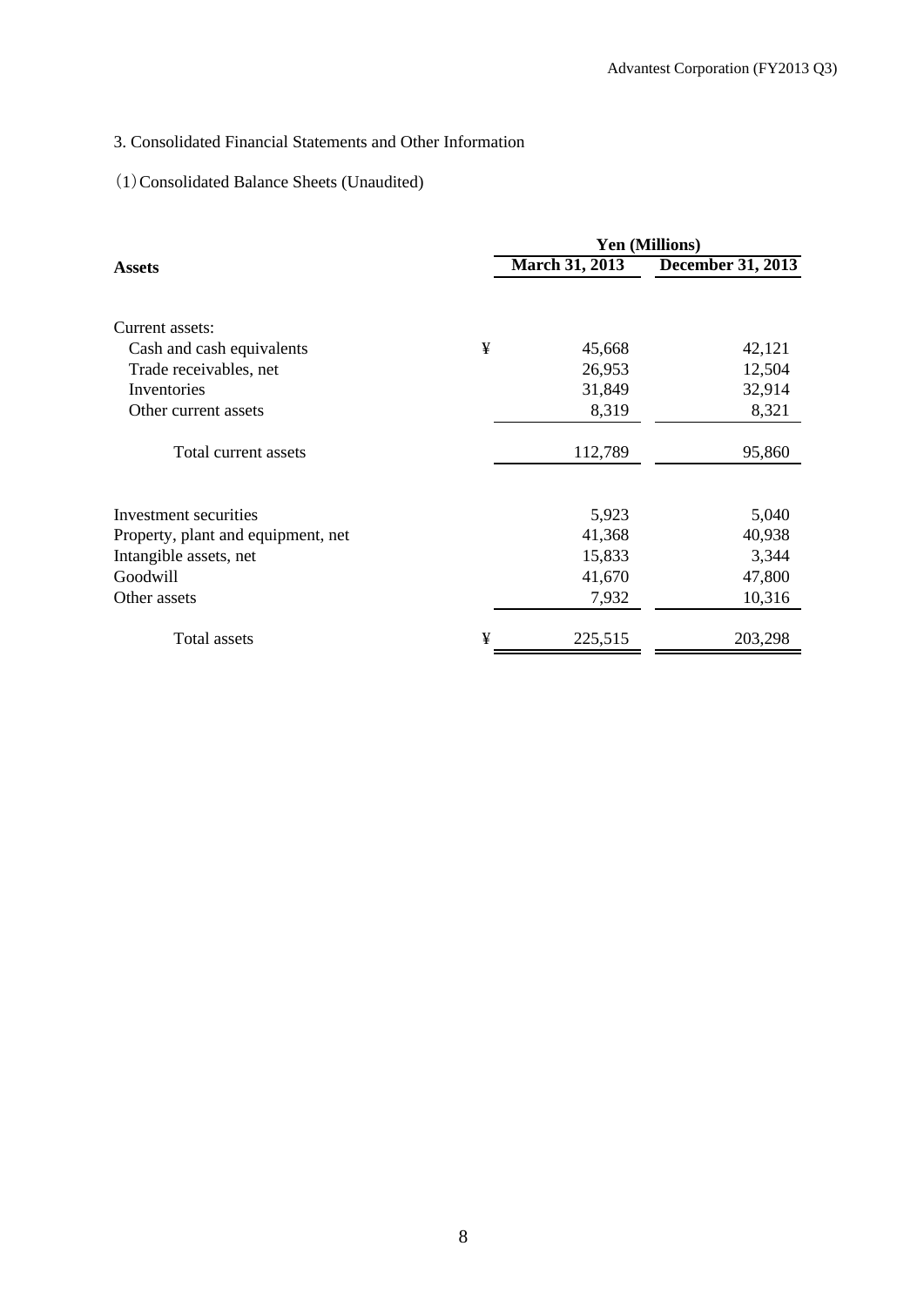|                                                 | <b>Yen (Millions)</b> |                   |  |  |
|-------------------------------------------------|-----------------------|-------------------|--|--|
| <b>Liabilities and Stockholders' Equity</b>     | <b>March 31, 2013</b> | December 31, 2013 |  |  |
| <b>Current liabilities:</b>                     |                       |                   |  |  |
| ¥                                               | 10,380                | 11,300            |  |  |
| Trade accounts payable                          | 7,910                 | 6,893             |  |  |
| Accrued expenses<br>Income taxes payable        | 1,436                 | 909               |  |  |
| Accrued warranty expenses                       | 1,889                 | 1,675             |  |  |
| <b>Customer</b> prepayments                     | 3,198                 | 3,110             |  |  |
| Other current liabilities                       | 3,087                 | 2,664             |  |  |
|                                                 |                       |                   |  |  |
| Total current liabilities                       | 27,900                | 26,551            |  |  |
| Corporate bonds                                 | 25,000                | 25,000            |  |  |
| Accrued pension and severance costs             | 26,785                | 28,243            |  |  |
| Other liabilities                               | 4,589                 | 3,273             |  |  |
| <b>Total liabilities</b>                        | 84,274                | 83,067            |  |  |
| Commitments and contingent liabilities          |                       |                   |  |  |
| Stockholders' equity:                           |                       |                   |  |  |
| Common stock                                    | 32,363                | 32,363            |  |  |
| Capital surplus                                 | 42,801                | 43,492            |  |  |
| Retained earnings                               | 170,626               | 132,133           |  |  |
| Accumulated other comprehensive income (loss)   | (6,929)               | 8,326             |  |  |
| Treasury stock                                  | (97, 620)             | (96,083)          |  |  |
| Total stockholders' equity                      | 141,241               | 120,231           |  |  |
| Total liabilities and stockholders' equity<br>¥ | 225,515               | 203,298           |  |  |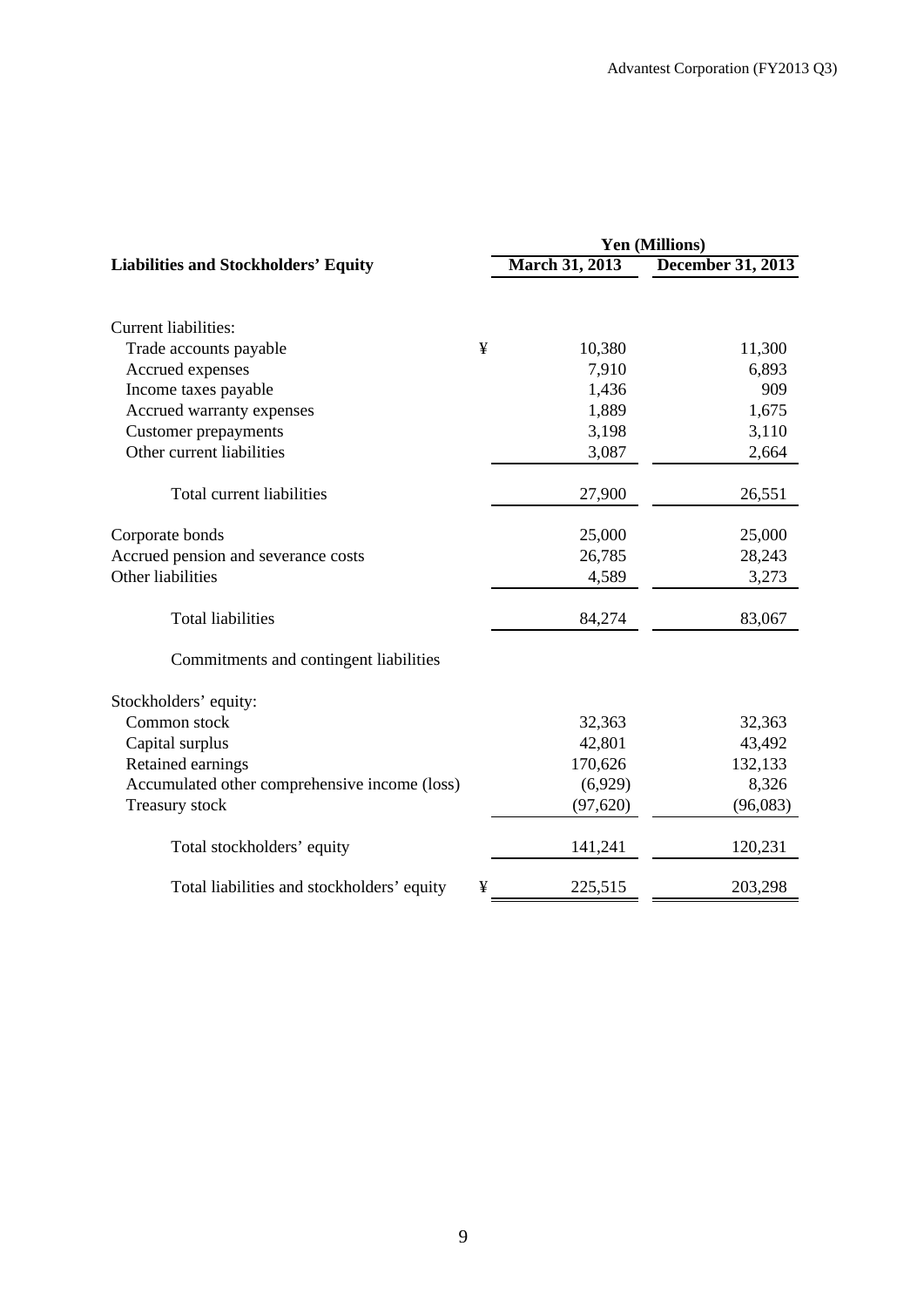# (2)Consolidated Statements of Operations (Unaudited)

|                                                 | Yen (Millions)                                       |                                               |
|-------------------------------------------------|------------------------------------------------------|-----------------------------------------------|
|                                                 | <b>Nine months ended</b><br><b>December 31, 2012</b> | <b>Nine months ended</b><br>December 31, 2013 |
| ¥<br>Net sales                                  | 97,186                                               | 79,251                                        |
| Cost of sales                                   | 46,049                                               | 45,913                                        |
| Gross profit                                    | 51,137                                               | 33,338                                        |
| Research and development expenses               | 24,200                                               | 25,294                                        |
| Selling, general and administrative expenses    | 26,113                                               | 29,380                                        |
| Impairment charge                               |                                                      | 13,068                                        |
| Operating income (loss)                         | 824                                                  | (34, 404)                                     |
| Other income (expense):                         |                                                      |                                               |
| Interest and dividend income                    | 159                                                  | 169                                           |
| Interest expense                                | (97)                                                 | (104)                                         |
| Gain on sale of investment securities           |                                                      | 778                                           |
| Other, net                                      | (778)                                                | (760)                                         |
| Total other income (expense)                    | (716)                                                | 83                                            |
| Income (loss) before income taxes and equity    |                                                      |                                               |
| in earnings (loss) of affiliated company        | 108                                                  | (34, 321)                                     |
| Income taxes (benefit)                          | 2,059                                                | (171)                                         |
| Equity in earnings (loss) of affiliated company | 34                                                   | 2                                             |
| Net income (loss)<br>¥                          | (1, 917)                                             | (34, 148)                                     |

|                                                         |   | Yen                                           |                                               |  |
|---------------------------------------------------------|---|-----------------------------------------------|-----------------------------------------------|--|
|                                                         |   | Nine months ended<br><b>December 31, 2012</b> | Nine months ended<br><b>December 31, 2013</b> |  |
| Net income (loss) per share:<br><b>Basic</b><br>Diluted | ¥ | (11.05)<br>(11.05)                            | (196.12)<br>(196.12)                          |  |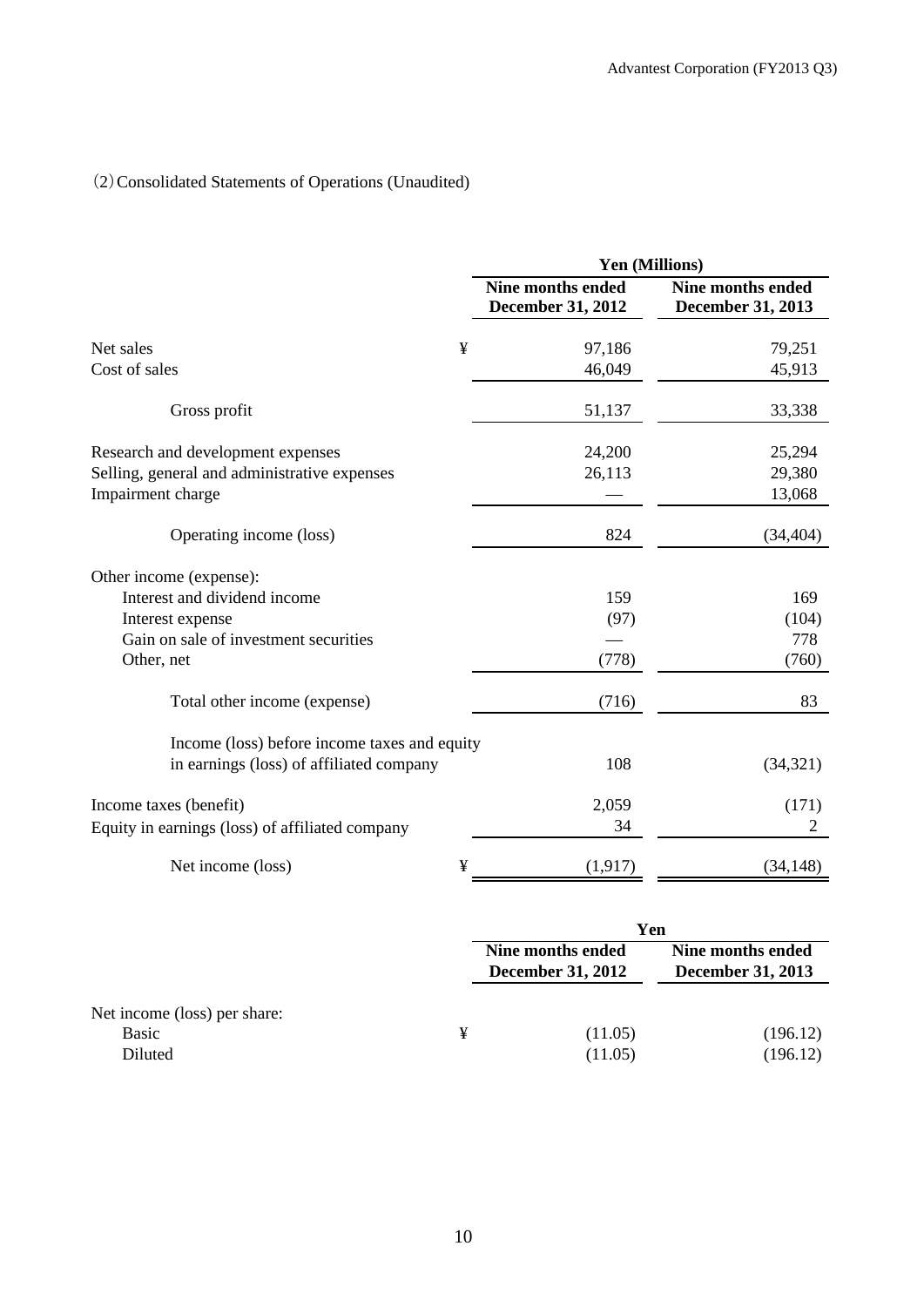|                                                 | Yen (Millions)                                        |                                         |  |  |
|-------------------------------------------------|-------------------------------------------------------|-----------------------------------------|--|--|
|                                                 | <b>Three months ended</b><br><b>December 31, 2012</b> | Three months ended<br>December 31, 2013 |  |  |
| ¥<br>Net sales                                  | 24,628                                                | 19,613                                  |  |  |
| Cost of sales                                   | 11,551                                                | 15,120                                  |  |  |
| Gross profit                                    | 13,077                                                | 4,493                                   |  |  |
| Research and development expenses               | 7,526                                                 | 7,886                                   |  |  |
| Selling, general and administrative expenses    | 8,096                                                 | 9,949                                   |  |  |
| Impairment charge                               |                                                       | 13,068                                  |  |  |
| Operating income (loss)                         | (2,545)                                               | (26, 410)                               |  |  |
| Other income (expense):                         |                                                       |                                         |  |  |
| Interest and dividend income                    | 68                                                    | 69                                      |  |  |
| Interest expense                                | (37)                                                  | (34)                                    |  |  |
| Gain on sale of investment securities           |                                                       | 202                                     |  |  |
| Other, net                                      | (495)                                                 | (761)                                   |  |  |
| Total other income (expense)                    | (464)                                                 | (524)                                   |  |  |
| Income (loss) before income taxes and equity    |                                                       |                                         |  |  |
| in earnings (loss) of affiliated company        | (3,009)                                               | (26,934)                                |  |  |
| Income taxes (benefit)                          | 431                                                   | (2,125)                                 |  |  |
| Equity in earnings (loss) of affiliated company | 4                                                     | $\boldsymbol{0}$                        |  |  |
| Net income (loss)<br>¥                          | (3, 436)                                              | (24, 809)                               |  |  |

|                                                  |   | Yen                                            |                                                |  |
|--------------------------------------------------|---|------------------------------------------------|------------------------------------------------|--|
|                                                  |   | Three months ended<br><b>December 31, 2012</b> | Three months ended<br><b>December 31, 2013</b> |  |
| Net income (loss) per share:<br>Basic<br>Diluted | ¥ | (19.80)<br>(19.80)                             | (142.42)<br>(142.42)                           |  |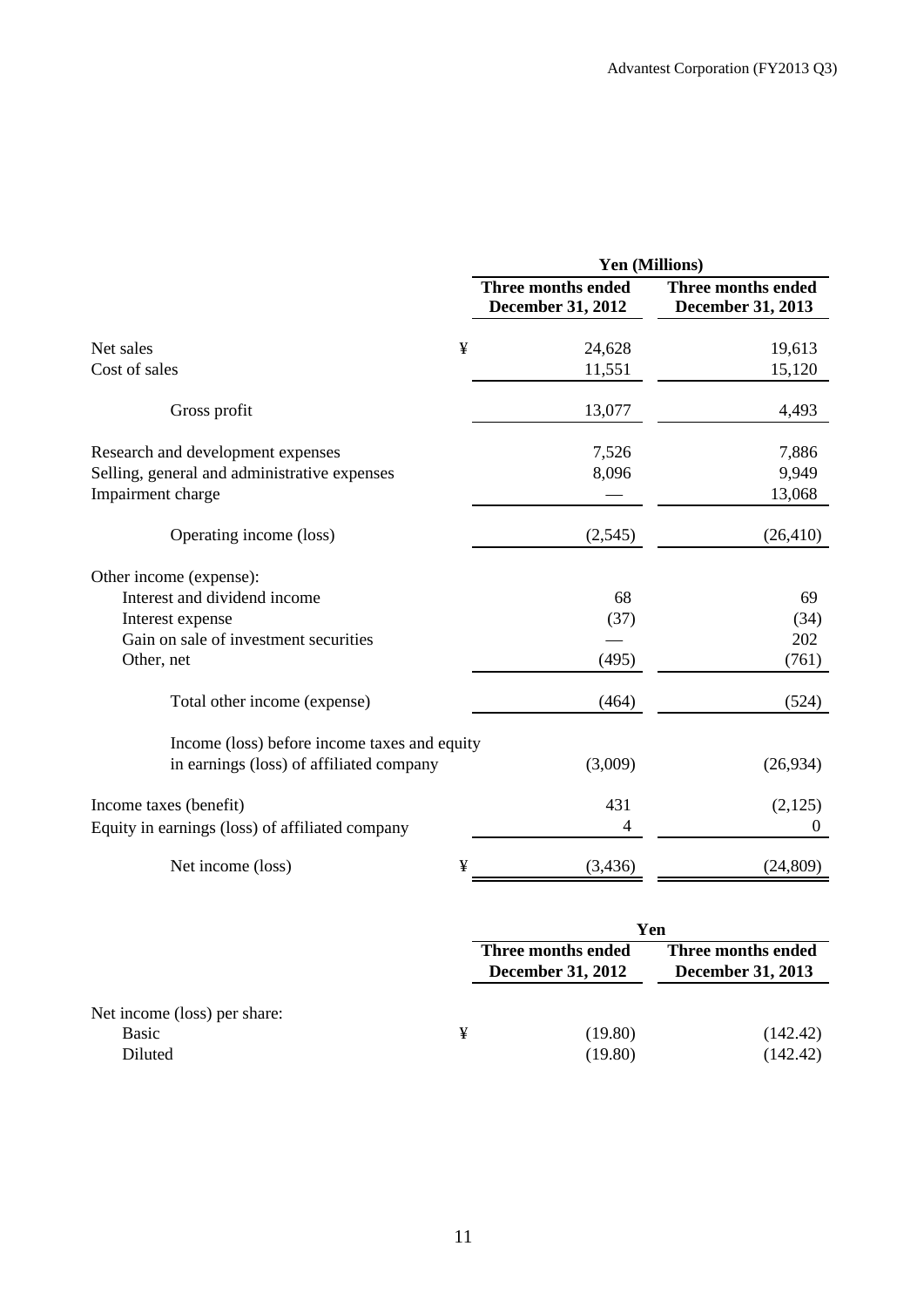## (3)Consolidated Statements of Comprehensive Income (Loss) (Unaudited)

|                                                                                                  |   | <b>Yen (Millions)</b>                         |                                        |  |
|--------------------------------------------------------------------------------------------------|---|-----------------------------------------------|----------------------------------------|--|
|                                                                                                  |   | Nine months ended<br><b>December 31, 2012</b> | Nine months ended<br>December 31, 2013 |  |
| Comprehensive income (loss)                                                                      |   |                                               |                                        |  |
| Net income (loss)                                                                                | ¥ | (1,917)                                       | (34, 148)                              |  |
| Other comprehensive income (loss), net of tax                                                    |   |                                               |                                        |  |
| Foreign currency translation adjustments                                                         |   | 7,345                                         | 15,147                                 |  |
| Net unrealized gains (losses) on investment securities:<br>Net unrealized gains (losses) arising |   |                                               |                                        |  |
| during the period                                                                                |   | (605)                                         | 209                                    |  |
| Less reclassification adjustments for net                                                        |   |                                               |                                        |  |
| gains (losses) realized in earnings                                                              |   | 251                                           | (503)                                  |  |
| Net unrealized gains (losses)                                                                    |   | (354)                                         | (294)                                  |  |
| Pension related adjustments                                                                      |   | 384                                           | 402                                    |  |
| Total other comprehensive income (loss)                                                          |   | 7,375                                         | 15,255                                 |  |
| Total comprehensive income (loss)                                                                | ¥ | 5,458                                         | (18, 893)                              |  |

|                                                                                                                       |   | <b>Yen (Millions)</b>                   |                                         |  |
|-----------------------------------------------------------------------------------------------------------------------|---|-----------------------------------------|-----------------------------------------|--|
|                                                                                                                       |   | Three months ended<br>December 31, 2012 | Three months ended<br>December 31, 2013 |  |
| Comprehensive income (loss)                                                                                           |   |                                         |                                         |  |
| Net income (loss)                                                                                                     | ¥ | (3,436)                                 | (24, 809)                               |  |
| Other comprehensive income (loss), net of tax                                                                         |   |                                         |                                         |  |
| Foreign currency translation adjustments                                                                              |   | 13,201                                  | 9,428                                   |  |
| Net unrealized gains (losses) on investment securities:<br>Net unrealized gains (losses) arising<br>during the period |   | 208                                     | 133                                     |  |
| Less reclassification adjustments for net                                                                             |   |                                         |                                         |  |
| gains (losses) realized in earnings                                                                                   |   |                                         | (131)                                   |  |
| Net unrealized gains (losses)                                                                                         |   | 208                                     | 2                                       |  |
| Pension related adjustments                                                                                           |   | (23)                                    | 31                                      |  |
| Total other comprehensive income (loss)                                                                               |   | 13,386                                  | 9,461                                   |  |
| Total comprehensive income (loss)                                                                                     | ¥ | 9,950                                   | (15,348)                                |  |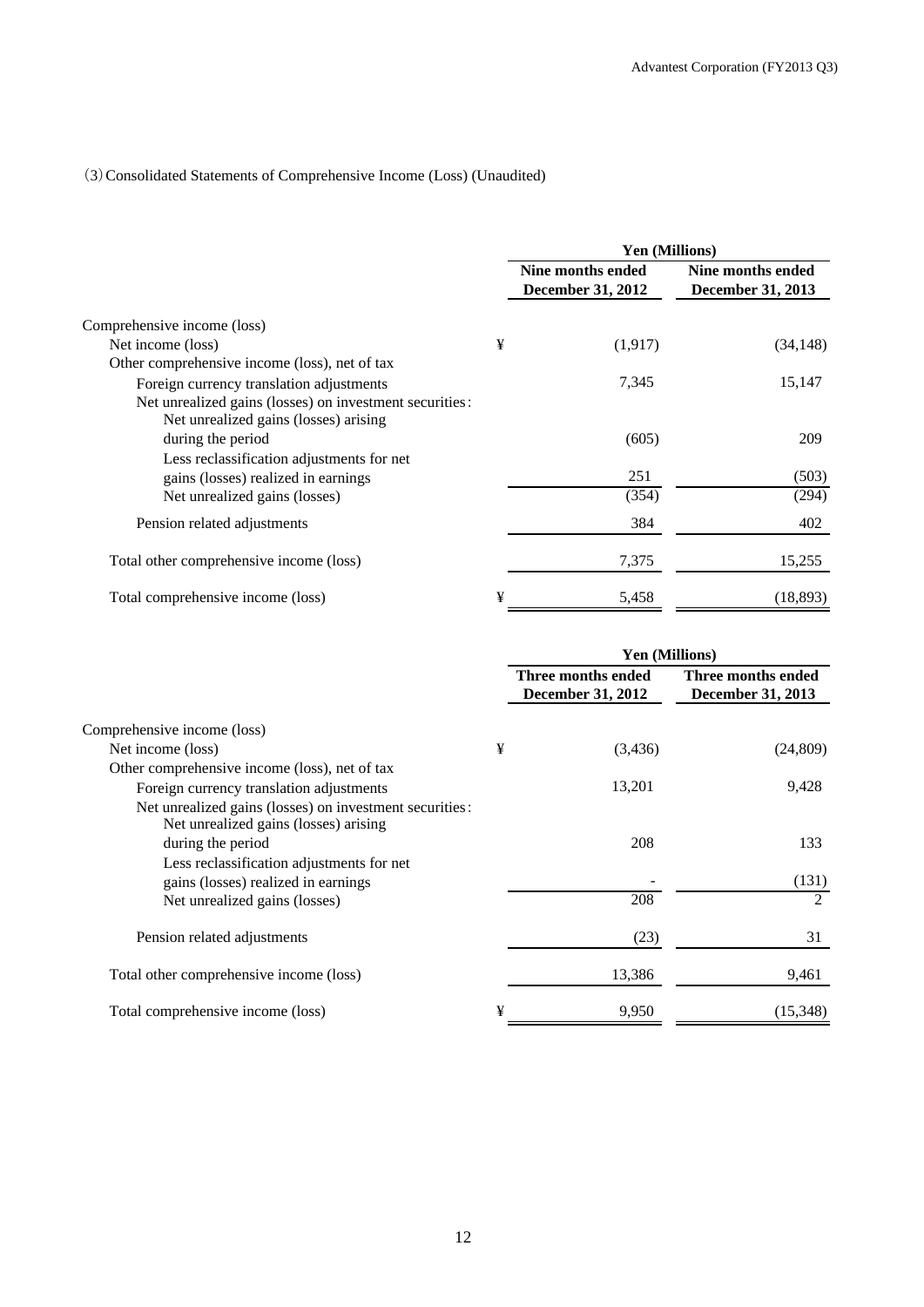### (4)Consolidated Statements of Cash Flows (Unaudited)

|                                                                  |   | Yen (Millions)    |                   |
|------------------------------------------------------------------|---|-------------------|-------------------|
|                                                                  |   | Nine months ended | Nine months ended |
|                                                                  |   | December 31, 2012 | December 31, 2013 |
| Cash flows from operating activities:                            |   |                   |                   |
| Net income (loss)                                                | ¥ | (1, 917)          | (34, 148)         |
| Adjustments to reconcile net income (loss) to net cash           |   |                   |                   |
| provided by (used in) operating activities:                      |   |                   |                   |
| Depreciation and amortization                                    |   | 5,828             | 6,831             |
| Deferred income taxes                                            |   | (449)             | (2,048)           |
| Stock option compensation expense                                |   | 581               | 870               |
| Impairment charge                                                |   |                   | 13,495            |
| Changes in assets and liabilities:                               |   |                   |                   |
| Trade receivables                                                |   | 2,201             | 15,651            |
| Inventories                                                      |   | (3,980)           | 311               |
| Trade accounts payable                                           |   | (4,624)           | (79)              |
| Accrued expenses                                                 |   | (5,296)           | (1,310)           |
|                                                                  |   |                   |                   |
| Income taxes payable                                             |   | 1,639             | (631)             |
| Accrued warranty expenses                                        |   | (224)             | (269)             |
| <b>Customer</b> prepayments                                      |   | 76                | (662)             |
| Accrued pension and severance costs                              |   | 952               | 1,207             |
| Other                                                            |   | 1,877             | 615               |
| Net cash provided by (used in) operating activities              |   | (3, 336)          | (167)             |
| Cash flows from investing activities:                            |   |                   |                   |
| Proceeds from sale of available-for-sale securities              |   |                   | 1,418             |
| Acquisition of subsidiary, net of cash acquired                  |   |                   | (1,272)           |
| Proceeds from sale of property, plant and equipment              |   | 30                | 370               |
| Purchases of property, plant and equipment                       |   | (9,527)           | (5,096)           |
|                                                                  |   |                   | (648)             |
| Purchases of intangible assets<br>Other                          |   | (323)<br>201      | 280               |
|                                                                  |   |                   |                   |
| Net cash provided by (used in) investing activities              |   | (9,619)           | (4,948)           |
| Cash flows from financing activities:                            |   |                   |                   |
| Increase (decrease) in short term debt                           |   | (25,000)          |                   |
| Proceeds from issuance of corporate bonds                        |   | 25,000            |                   |
| Dividends paid                                                   |   | (3,356)           | (3,369)           |
| Other                                                            |   | 334               | 501               |
| Net cash provided by (used in) financing activities              |   | (3,022)           | (2,868)           |
|                                                                  |   |                   |                   |
| Net effect of exchange rate changes on cash and cash equivalents |   | 1,369             | 4,436             |
| Net change in cash and cash equivalents                          |   | (14,608)          | (3,547)           |
| Cash and cash equivalents at beginning of period                 |   | 58,218            | 45,668            |
| Cash and cash equivalents at end of period                       | ¥ | 43,610            | 42,121            |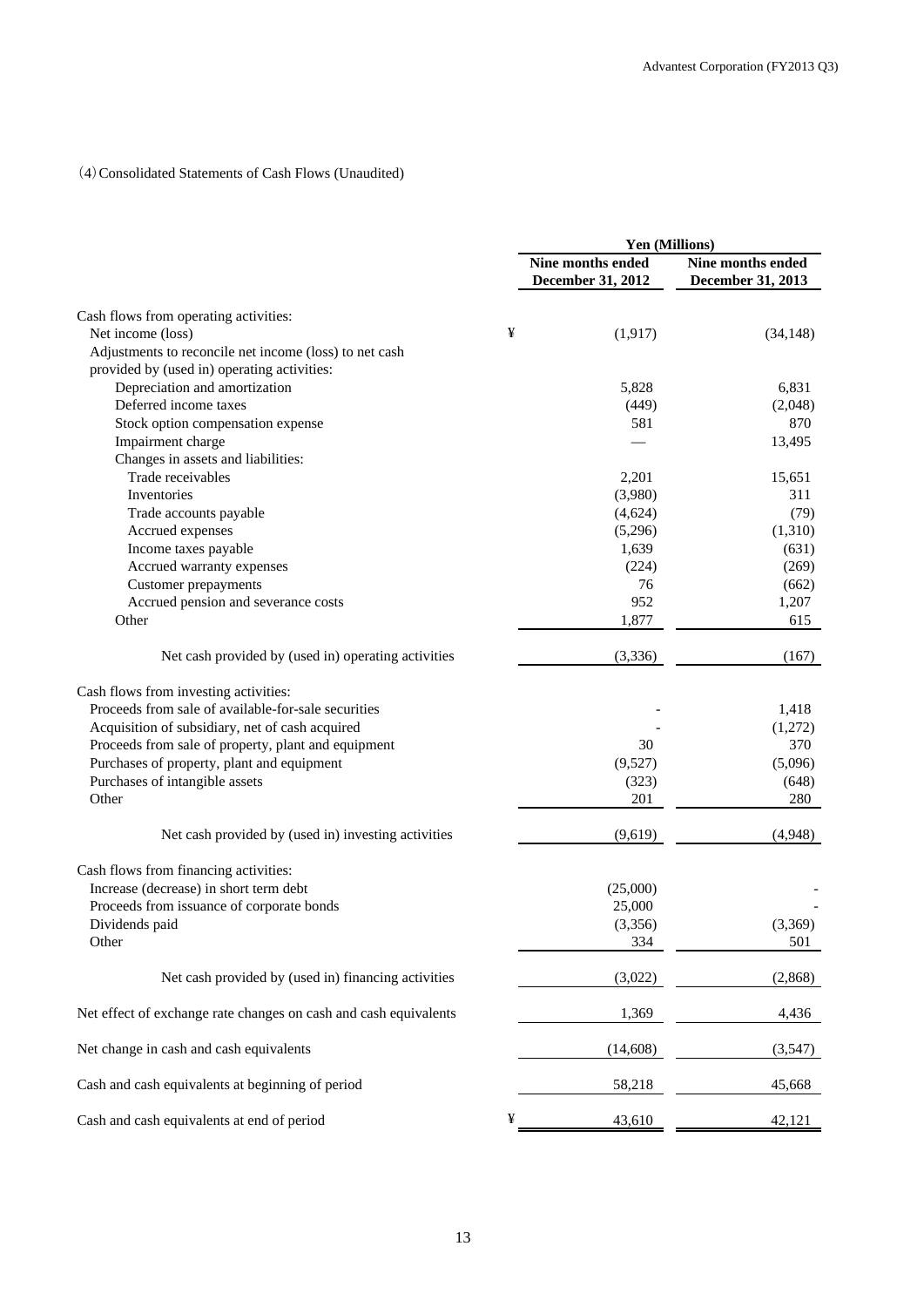## (5)Notes to Consolidated Financial Statements

## (Notes on Going Concern): None

## (Notes on Significant Changes to Stockholders' Equity): None

## (Segment Information)

|                                                   | <b>Yen (Millions)</b>                                                      |                                                  |                                    |                                 |        |  |  |  |
|---------------------------------------------------|----------------------------------------------------------------------------|--------------------------------------------------|------------------------------------|---------------------------------|--------|--|--|--|
|                                                   | Nine months ended December 31, 2012                                        |                                                  |                                    |                                 |        |  |  |  |
|                                                   | Semiconductor<br>and<br>Component<br><b>Test System</b><br><b>Business</b> | <b>Mechatronics</b><br>System<br><b>Business</b> | Services.<br>Support and<br>Others | Elimination<br>and<br>Corporate | Total  |  |  |  |
| Net sales to unaffiliated customers               | ¥<br>72,505                                                                | 10,122                                           | 14,559                             |                                 | 97,186 |  |  |  |
| Inter-segment sales                               | 1,283                                                                      | 543                                              |                                    | (1,826)                         |        |  |  |  |
| Net sales<br>Operating income (loss) before stock | 73,788                                                                     | 10,665                                           | 14,559                             | (1,826)                         | 97,186 |  |  |  |
| option compensation expense<br>Adjustment:        | 9,027                                                                      | (3,135)                                          | 488                                | (4,975)                         | 1,405  |  |  |  |
| Stock option compensation expense                 |                                                                            |                                                  |                                    |                                 | 581    |  |  |  |
| Operating income (loss)                           |                                                                            |                                                  |                                    | ¥                               | 824    |  |  |  |

|                                                                                    | <b>Yen (Millions)</b>                                                      |                                                  |                                    |                                 |           |  |  |
|------------------------------------------------------------------------------------|----------------------------------------------------------------------------|--------------------------------------------------|------------------------------------|---------------------------------|-----------|--|--|
|                                                                                    | Nine months ended December 31, 2013                                        |                                                  |                                    |                                 |           |  |  |
|                                                                                    | Semiconductor<br>and<br>Component<br><b>Test System</b><br><b>Business</b> | <b>Mechatronics</b><br>System<br><b>Business</b> | Services.<br>Support and<br>Others | Elimination<br>and<br>Corporate | Total     |  |  |
| Net sales to unaffiliated customers                                                | ¥<br>51,299                                                                | 10,031                                           | 17,921                             |                                 | 79,251    |  |  |
| Inter-segment sales                                                                | 161                                                                        | 8                                                |                                    | (169)                           |           |  |  |
| Net sales                                                                          | 51,460                                                                     | 10,039                                           | 17,921                             | (169)                           | 79,251    |  |  |
| Operating income (loss) before stock<br>option compensation expense<br>Adjustment: | (26,960)                                                                   | (4,530)                                          | 2,095                              | (4,139)                         | (33, 534) |  |  |
| Stock option compensation expense                                                  |                                                                            |                                                  |                                    |                                 | 870       |  |  |

Operating income (loss)  $\qquad \qquad \text{44.404}$